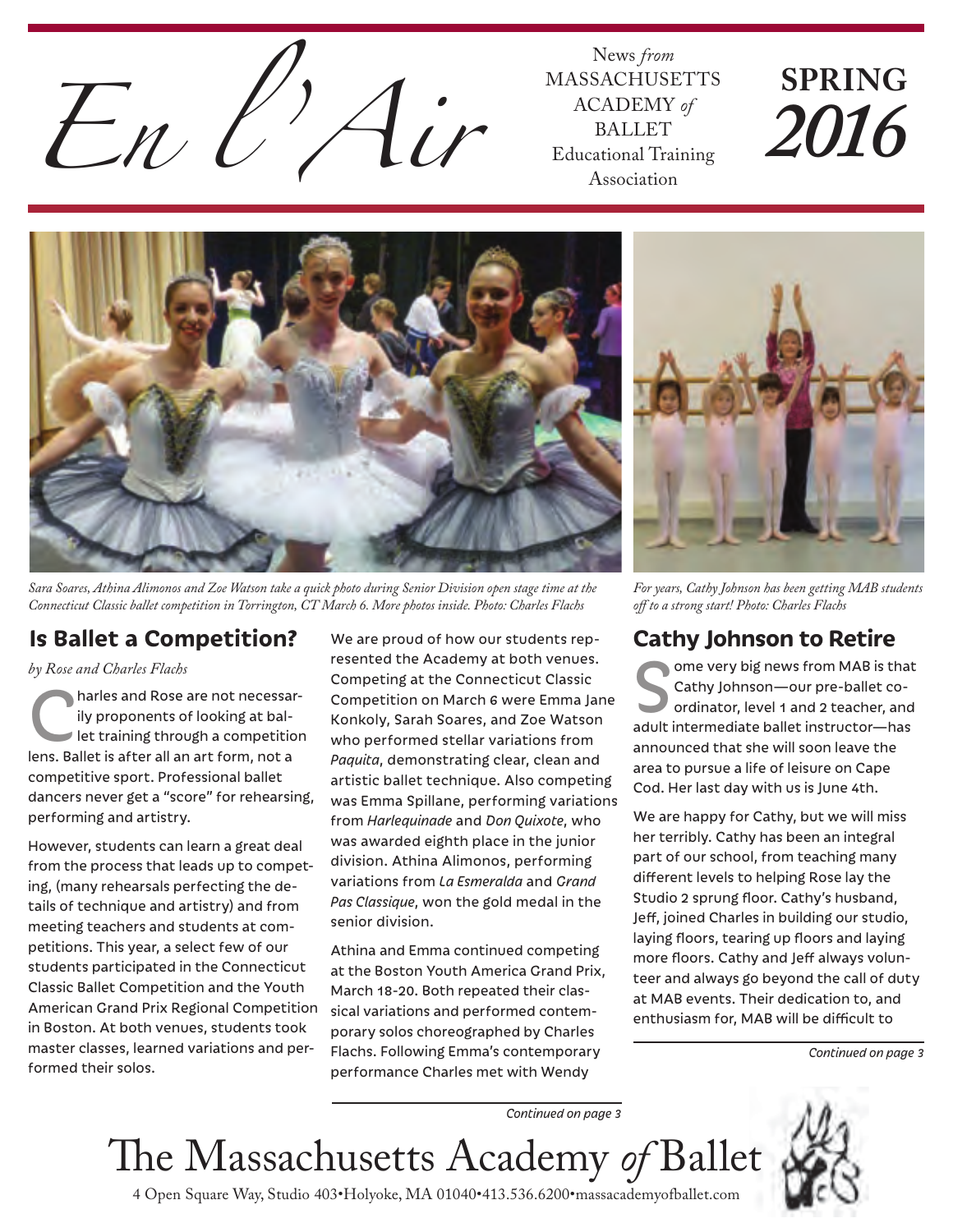### *En L'Air*

### **MAB Students Perform for Local Seniors**

group of MAB students performed during February vacation week for residents of Loomis Village (South Hadley) and Heritage Woods Assisted Living Facility (Agawam). Here are a few of their comments about the experience:



*Level 4 and 5 dancers performed class combinations*



*Emma Spillane performed her solo variation from Harlequinade*

*"I had a great time performing for the seniors. I thought it was a great chance for them to get some knowledge and learn more about the art of ballet. I also thought it was a nice way for them to see young performers with lots of potential and be inspired by the art of it all. I also thought it was really great for them to see us because they might not be able to go out anymore. It is also a great opportunity for all of the dancers to get used to performing to an audience and practice your performing skill. In conclusion, I thought going to the senior centers was a great idea for them to see us and for us to perform."* 

*—Lila Norton*

*"I had a great time performing at the senior center because I enjoyed making the senior citizens happy. I also enjoyed getting to dance all day because it's what I love to do."* 

*—Emma Spillane*

*"I enjoyed performing at the senior center because I liked to see the excitement on everyone's faces. Also, I loved performing away from the studio, and in a*   $d$ *ifferent environment. I* also enjoyed showing off  $d$ *ifferent skills, and just letting everything go!"*

*—Amber Fournier*

*"It was an amazing experience to be able to share the awesomeness of ballet with people who don't (or do) have much knowledge in that area. It was very fun, and I hope that we will be able to go back soon!"*

*—Nolan Saito*



*Level 4 and 5 students Nolan Saito (violin), May Saito (violin), and Lila Norton (cello) added a string trio to the senior center performances.* 



*e students also shared excerpts from their Jazz and Modern classes.*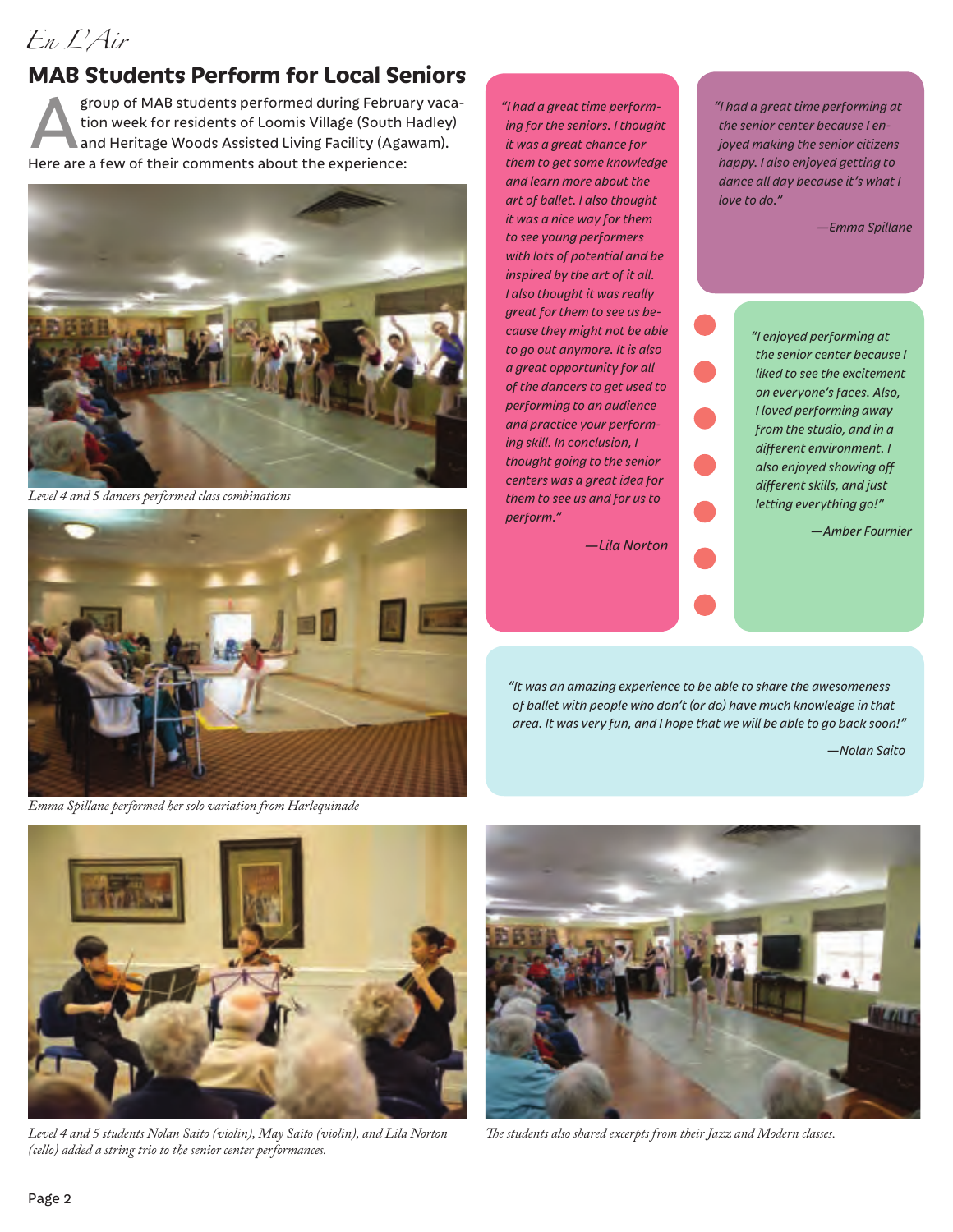News *from* MASSACHUSETTS ACADEMY *of* BALLET Educational Training Association • Spring 2016



*Cathy Johnson, continued from page 1 Cathy demonstrates technique to adult intermediate students*

replace. Cathy has said that while she and Jeff look to start a new chapter in their lives, she will take with her many fond memories of her work throughout the years with MAB's wonderful students and their lovely families.

Please join us in congratulating Cathy on her retirement and expressing our thanks for her dedicated teaching, volunteering, and friendship to the MAB community through the years.



*Competitions, continued from page 1*

Perron, one of the judges, and Larissa Saveliev, co-founder of YAGP about choreography for competitors. Wendy Perron wrote an interesting article on the *Dance Magazine* blog that can be read at this address: http://dancemagazine.com/views/ competitions-the-pressure-to-go-acrobatic/

Athina placed in the top 24 of the senior classical division. Emma Spillane placed in the top twelve in the classical competition and received third place in the contemporary category for juniors. Emma Spillane was invited to the New York Finals and will compete April 23-25th.

Classical ballet, like anything really worth doing, is competitive, but in the end, the dancers are mainly competing with themselves, working hard every day *at YAGP, all competitors at CT*  in class and rehearsal. Congratulations to all of the MAB dancers who competed this year! Great job!















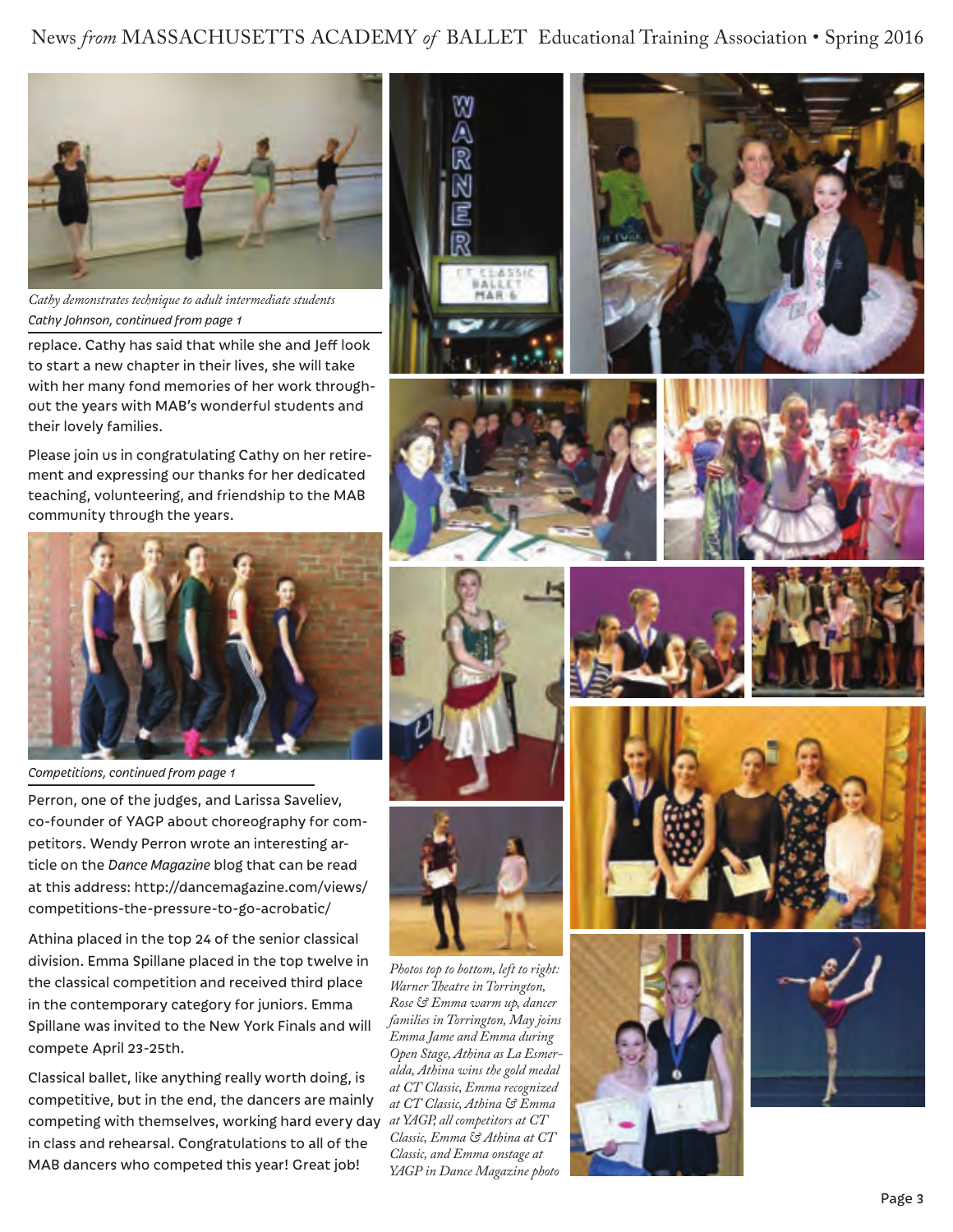### *En L'Air*

### **Scenes from Nutcracker & Sweets 2015 Photos by Doug Brega**































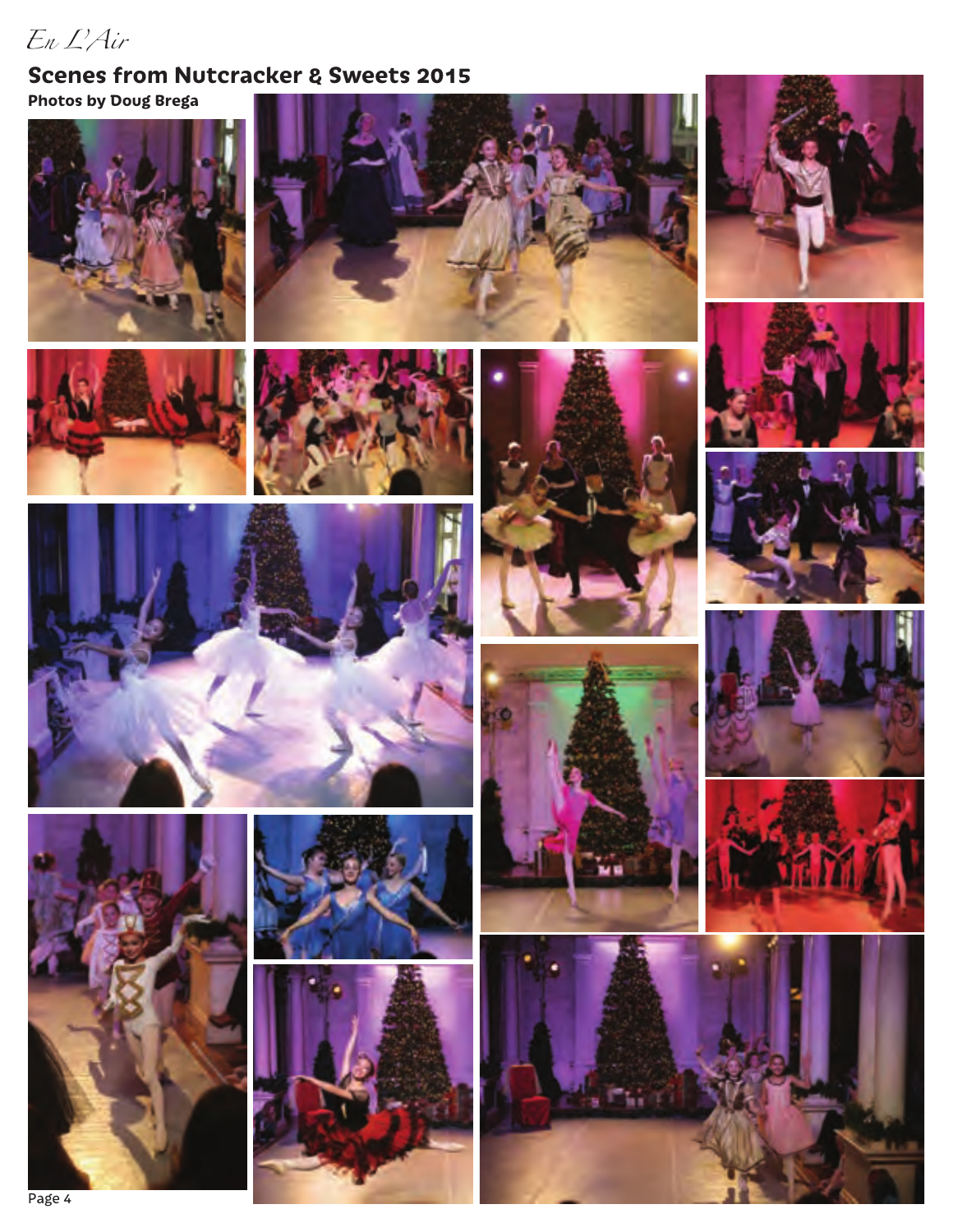

















**Meanwhile, behind the scenes...**



*Mary and Christy staff the Nutcracker gifts table*



*Grandmother Skinner prepares the maids for a big evening*





*Parent volunteers wait in the "wings"*



*e Skinner grandparents are assigned to the servants' room?!*



*Loran & Hannah are ready for emergency costume repairs*



*Louisa & Nora handle lights and sound Arlene & Hannah spruce up Minh's Sugar Plum Fairy costume*

**Love the pictures? Follow Massachusetts Academy of Ballet on:**

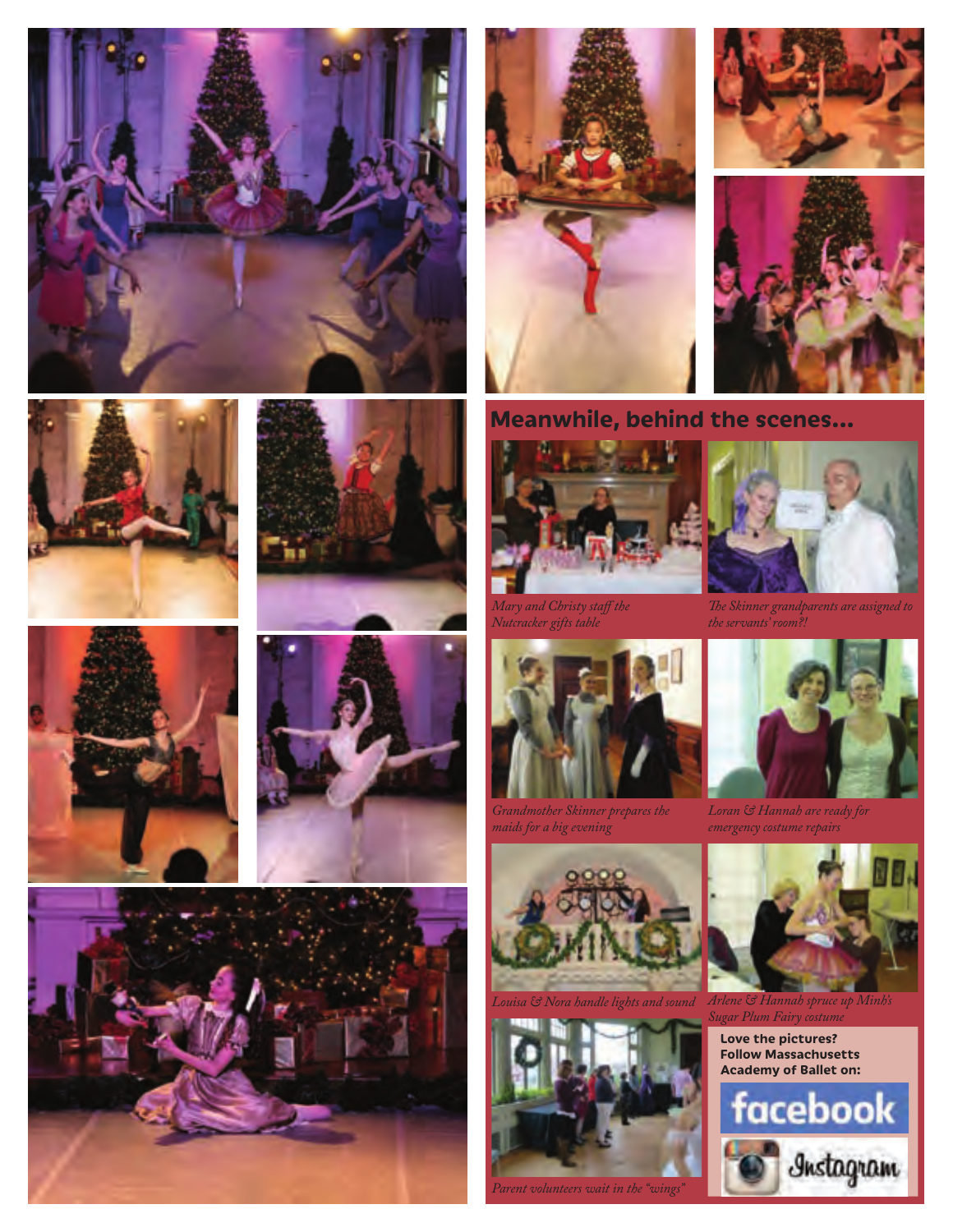*En L'Air*

### **Our Seniors' Finale**

*by Nancy Lacey*



*Rose honors Emmie and Minh with flowers at the final Nutcracker show* 

pring has finally arrived and with it comes the final reverence from MAB for our seniors, Emmie Peterson and Minh Sullivan. MAB seniors are unique. In this often too competitive world, they have the resilience and dedication to pursue the study of ballet year after year. There are no trophies given or prizes awarded, just sore muscles and feet that can point toward the floor, countless hours perfecting variations and combinations and a devotion to the art that leaves little time for anything else. They compete with themselves, using corrections from their teachers to better their practice. They exude the essence of what ballet truly is: grace and self-confidence.

MAB seniors assume leadership roles within our dance community. They are the ones that the younger girls look up to and look forward to emulating when they reach Level 5. How many times did I observe, during *Nutcracker*, a flower or a doll mimicking the Sugar Plum Fairy or Snow? These younger girls understand that they must earn their place among the older girls—it is not simply given. Our seniors

demonstrate all that is good at MAB; they are pleasant, well-mannered and disciplined. They are quick with a smile for adults or younger children and can often be seen laughing prior to class starting. One thing seniors do not have a lot of is TIME. To that end, I gave each of our seniors a questionnaire and asked them to record their responses.

#### **How long have you been doing ballet at MAB?**

E: About 7 years, in the wrong colored leotard!

M: I heard about MAB in  $6<sup>th</sup>$  grade through an older friend named Joanna Gomez who told me that MAB had great training and teachers. At first ballet was not my favorite type of dance to do, but over the course of 7 years I have grown to love it very much.

#### **What school do you currently attend?**

E: The MacDuffie School in Granby

M: Pioneer Valley Performing Arts Charter School (PVPA) in South Hadley

#### **What are your plans for after high school?**

E: I am going to college, but am in the process of deciding which school to choose.

M: After high school I want to go to college and get a BFA in dance at a college with a conservatory type program. I have applied to a number of programs over the last few months and have narrowed my choices down to two places; Alonzo King LINES BFA program at Dominican University or the Boston Conservatory.

#### **Has ballet prepared you for life? How?**

E: Definitely, in setting long and short term goals and just working hard to get better.

M: With my ballet training there has come discipline, physical and mental strength, and challenges that have helped me prepare for life. Dance is a passion and something that I really love but it is also a responsibility. You have to be very committed to your passion and take every opportunity you can to practice and get better. Ballet is very physically and mentally demanding. I learned how strong you have to be when I was given the roles of Snow and Sugar Plum Fairy. In both roles you have to have strong stamina and an optimistic mind. Snow is seven minutes long and in Sugar Plum my ankles would give out very easily so I had to mentally tell myself that I could finish the dances. Ballet has taught me to overcome these kind of challenges and to always keep pushing myself out of my comfort zone to be my best self.

#### **When you're not dancing, what are you doing?**

E: At this point in my life, studying. When I'm not studying I'm spending time with friends.

M: Although dance takes up a lot of my time, I love to travel. My favorite place that I have traveled to is Vietnam. Another "hobby" of mine would be eating food. I love food.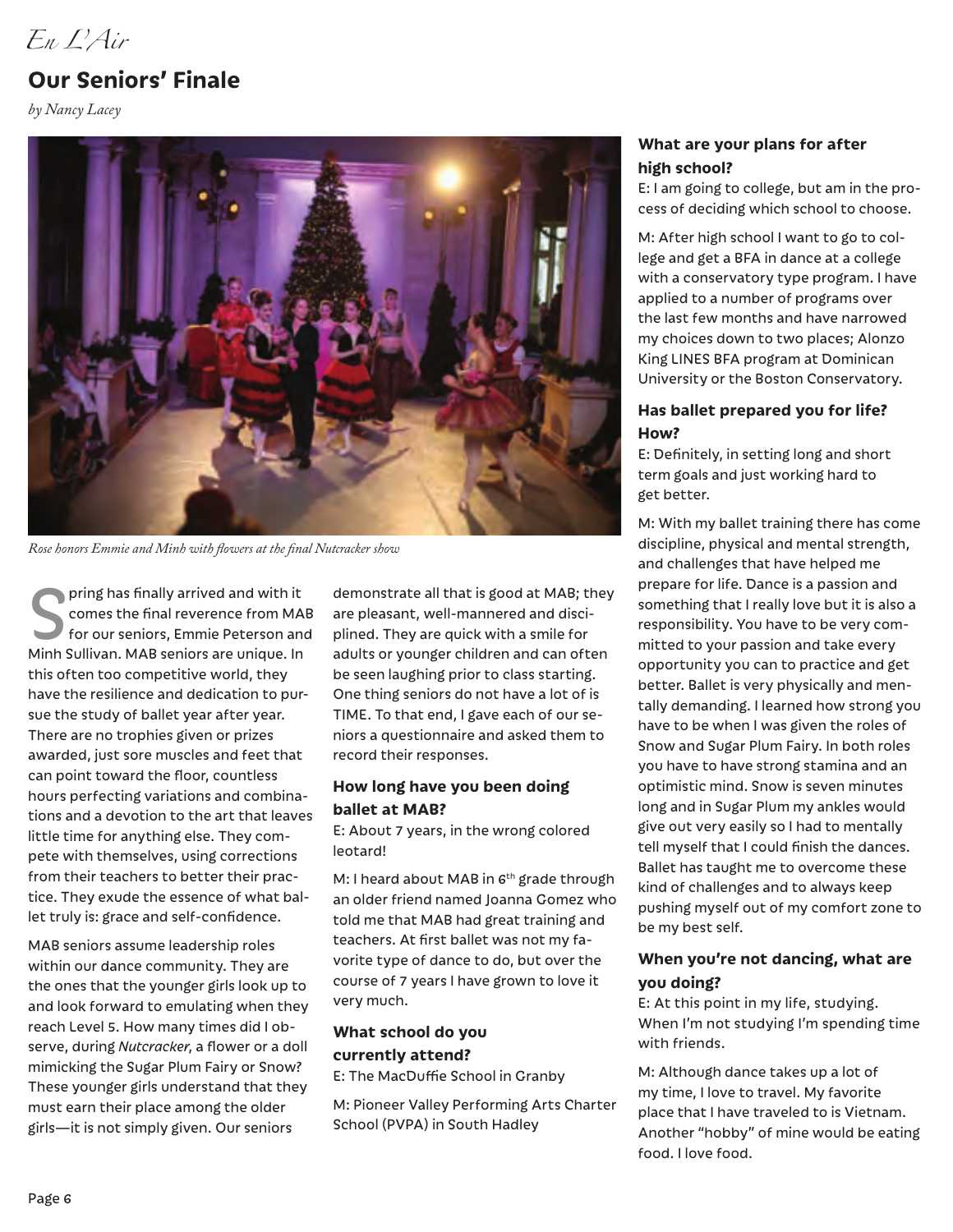

*e "Belle's Bedroom" crew at the 2015 MAB Wistariahurst Nutcracker & Sweets. Emme back row 2nd from the right, Minh front row far right*

#### **Favorite "go to" meal after a day of ballet?**

E: Noodles are good. Also crepes. Just food in general.

M: My ideal "go to meal" after a day of ballet would be Vietnamese food. Anything from egg rolls to Pho or a Banh Mi sandwich.

#### **In ten years I see myself…**

E: I don't have a ten years plan because if I did it would probably change.

M: In ten years I hope to be dancing with a company whether it is modern based, ballet, or contemporary.

#### **If I didn't spend so many hours dancing, I would probably be...**

E: Maybe doing some other art form; I used to play the flute. Honestly, I don't know what I would do-that's why I dance.

M: Getting better grades.

## Excel and **GROW** as a dancer this summer!

#### Massachusetts Academy of Ballet Summer Programs



*Full details at massacademyofballet.com/summer Register now! 10% discount if paid by May 1.*

Pre-Ballet Workshop: Age 5-8 *July 11-15 M-F 9:00-12:00 PM*

Ballet Intensive Levels 1 and 2: Age 9-10 *July 18 – July 29 M-F 9:30-3:00*

Ballet Intensive for Level 3A & 3B: Age 10-13 *July 18 – August 12 M-F 9:30-4:00*

Ballet Intensive for Levels 4 & 5: Advanced *July 18 to August 12 M-TH 9:30-5:00 F 9:30-4:00*

#### Adult Open Classes

*June 14 to August 11 Adult Intermediate:*  Tuesday, Thursday 9:30-11:00 am *Adult Beginning/Intermediate: Tuesday 6:00-7:30 pm*

### **Who drove you to and from ballet?**

E: My mother and Sarah's brother, Ian, after school. Thank you to both of them!

M: Over the past seven years many people have driven me to ballet such as Anna Lusnia, Isabelle Haas, Deb and Kent Lusnia, Kaitlyn Payne and last but not least my Mom and Dad!

#### **Anything else you'd like to say?**

E: Thank you to everyone at MAB for making it a wonderful place to be. Thank you to Rose and Charles and all the teachers there. I'm very grateful and happy to be a student here!

M: I would like to thank Rose and Charles for being incredible teachers and mentors who have helped me become the dancer I am today. I have improved so much since coming to MAB and I have fallen in love with ballet over the past seven years. I would also like to mention and give a shout out to all the amazing friends that I have met through MAB, past and present. From wacky tacky Wednesdays, coordinating outfits for holidays and having loads of fun, I will never forget the memories that I have made with every one of you!

Thank you Emmie and Minh for your delightful, thought-filled, and funny (!) responses. The end of the ballet year at MAB is bittersweet. It is the end, yet the beginning of a new exciting chapter in the story of our seniors' lives. We wish Emmie and Minh all the best as they embark on a new dance that will help choreograph the next phase of their lives. Merde.



Tickets going on sale soon at the MAB front desk